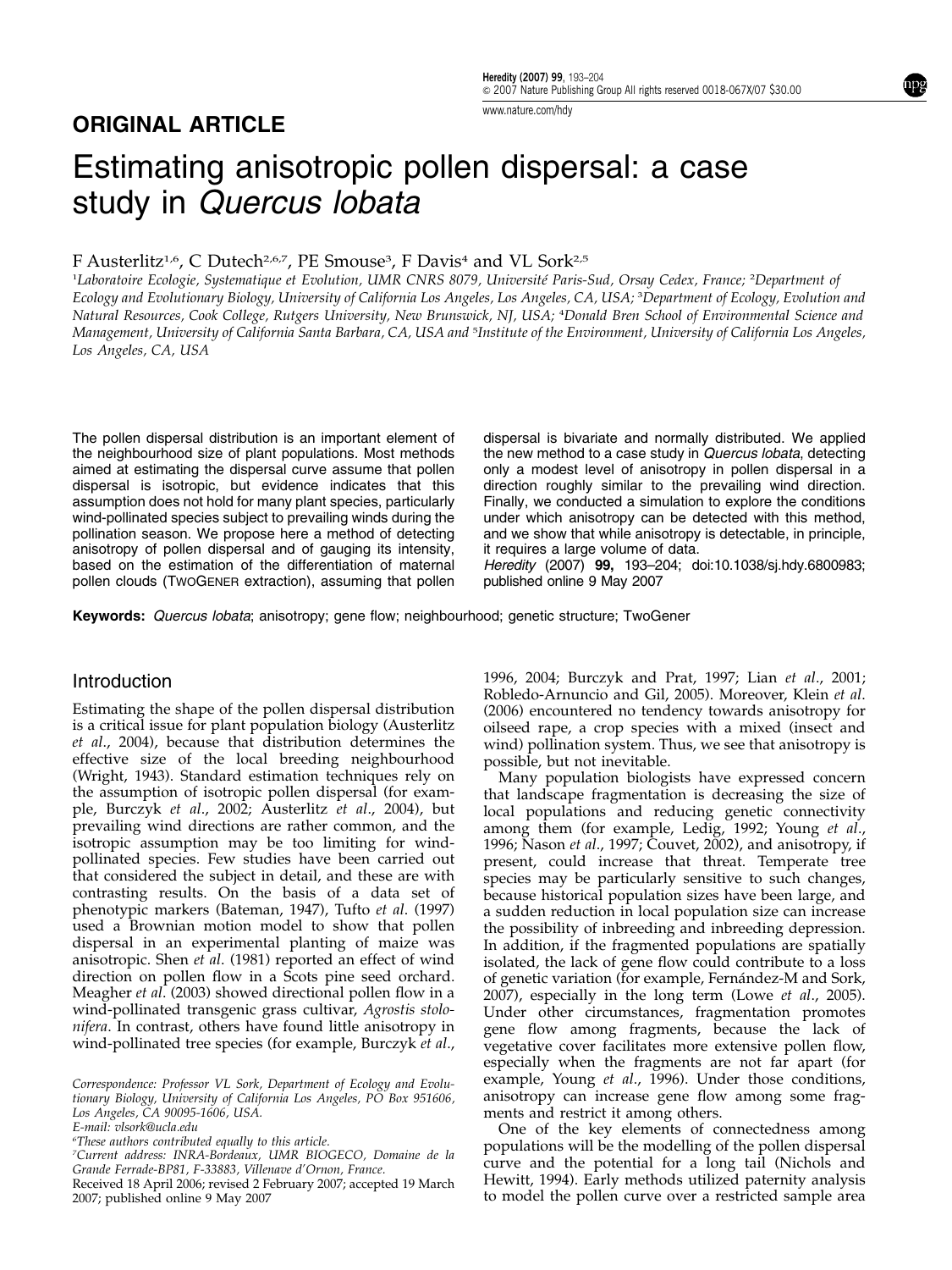and then assigned the progeny with unidentified fathers to gene immigration (for example, Adams and Birkes 1991; Adams et al., 1992). Using variations on this basic theme, several methods have been proposed to estimate the pollen dispersal curve (for example, Burczyk et al., 1996, 2002; Smouse et al., 1999; Oddou-Muratorio et al., 2005), although not with any particular attention to the issue of anisotropy. Examination of empirical studies (for example, Streiff et al., 1999; Burczyk et al., 2002; Meagher and Vassiliadis, 2003), suggests that individual maternal trees will receive the majority of their pollen from local pollen donors, the rest of the pollen being contributed by many individuals located further away. None of these studies examined the variance in the dispersal curve owing to anisotropy; yet this factor could interact with connectivity by either increasing or decreasing the variance in dispersal, depending on the direction.

Despite the value of paternity analysis in describing the pattern of pollen dispersal, it requires a large sampling effort, involving the maximum possible fraction of the potential fathers of a given set of seeds, which makes it difficult to sample on a landscape scale (Sork et al., 1999; Smouse and Sork, 2004; but see Oddou-Muratorio et al., 2005). To improve the scale of sampling and to provide an alternative method for the instances where genetic resolution is limited and/or where enumeration and sampling of the bulk of the paternal candidates is not feasible, an alternative method (dubbed TWOGENER) has been developed (Smouse et al., 2001). This method consists of computing the genetic differentiation between the pollen clouds of a large sample of mothers, physically spread across the landscape, and it requires only the genotypes of these mothers, along with those of a sample of seeds from each of them. Assuming an isotropic pollen dispersal curve that is either exponential or normal, this method can be used to estimate the average distance of pollen dispersal (Austerlitz and Smouse, 2001). We subsequently extended this TWOGENER approach to estimate the mean dispersal distance  $(\delta)$  parameter, along with the effective density of reproductive adults,  $d_e$  (Austerlitz and Smouse, 2002). In a more recent effort, we have extended the treatment to estimate both scale and shape parameters of the dispersal curve, by extending the isotropic treatment to several two-parameter families, in particular the exponential power family of distributions (Austerlitz et al., 2004). Empirical studies show that paternity and TWO-GENER analyses yield similar estimates (Austerlitz et al., 2004; Burczyk and Koralewski, 2005), but we have no idea of the bias that may occur when these isotropic methods are used in situations of strongly directional pollen dispersal.

Our main objective in this paper is to develop an anisotropic extension of the TWOGENER dispersal-curve extraction, which allows us to infer both the major axis of pollen dispersal, and the standard deviation of dispersal along this axis, as well as that along the orthogonal axis, assuming that pollen dispersal follows a bivariate normal distribution that is anisotropic. We also develop a permutation method that allows us to test the significance of this estimate. We then apply this method to test for wind-related anisotropy in a population of Quercus lobata occurring in an oak-Savannah ecosystem of southern California. Finally, we perform a simulation study, which is by no means exhaustive, but which

evaluates the extent to which anisotropy can be detected in a design such as that we have used here. The parameters of our simulated populations were chosen to be as close as possible to those of the study population and to test these parameters under similar and contrasting spatial arrays of trees, so that we can assess both the bias and precision (variance) of our estimates under natural conditions and the power and robustness of our permutation method.

We apply this approach to anisotropic pollen movement to California valley oak (Q. lobata), a threatened tree species from the Central Valley of California that has undergone dramatic demographic attrition owing to habitat conversion and low adult recruitment rates in remaining populations since early European settlement in the 19th century (Pavlik et al., 1991). The species now occurs mainly in open savannahs in valleys and foothills of the Coast Ranges and Sierra Nevada mountains, and to a lesser extent in narrow gallery forests of the Central Valley. Conservation of this species has become a priority for the State of California, and estimation of gene flow rates and distances are a prerequisite for effective management of its genetic diversity. Our studies indicate that average pollen dispersal distance for savannah populations of Q. lobata ranges between 64 to 350 m, the precise value depending on the family of dispersal curves assumed, as well as the estimate of the effective adult reproductive density,  $d_e$  (Sork et al., 2002; Austerlitz et al., 2004). Because of the low adult density, all the estimates indicate a small reproductive neighbourhood size.

This wind-pollinated species seems a possible candidate for directional pollen movement. Detailed anemometer data from a nearby meteorological station document strong prevailing winds during the pollination season (Dutech et al., 2005). If wind direction has a significant effect, the orientation of populations and the primary direction of pollen flow should be taken into account in estimating the effective number of pollen donors per female tree. In a separate study of spatial genetic pattern of adults at this same study site, Dutech et al. (2005) found suggestive (though non-significant) evidence of anisotropic spatial autocorrelation. Those adults were all established between 400 and 100 years ago, and the population has experienced a long period of gradual demographic attrition, so we speculated that an initial anisotropic signature might well have decayed over time and that we might expect to find a stronger 'wind signature' among new recruits (Dutech et al., 2005).

### Methods

#### Anisotropic TWOGENER

In the interest of mathematical tractability, we restrict ourselves here to the case of the bivariate anisotropic normal pollen dispersal kernel. Our previous studies have shown that it is clearly not the best-fitting curve in many cases (Austerlitz et al., 2004), but the possibility of deriving explicit closed-form formulas makes it a tractable starting point for any attempt to develop a method of detecting anisotropy, without resorting to strictly numerical analysis. This pollen dispersal distribution is characterized by three parameters,  $\alpha$ ,  $\sigma_{\text{max}}$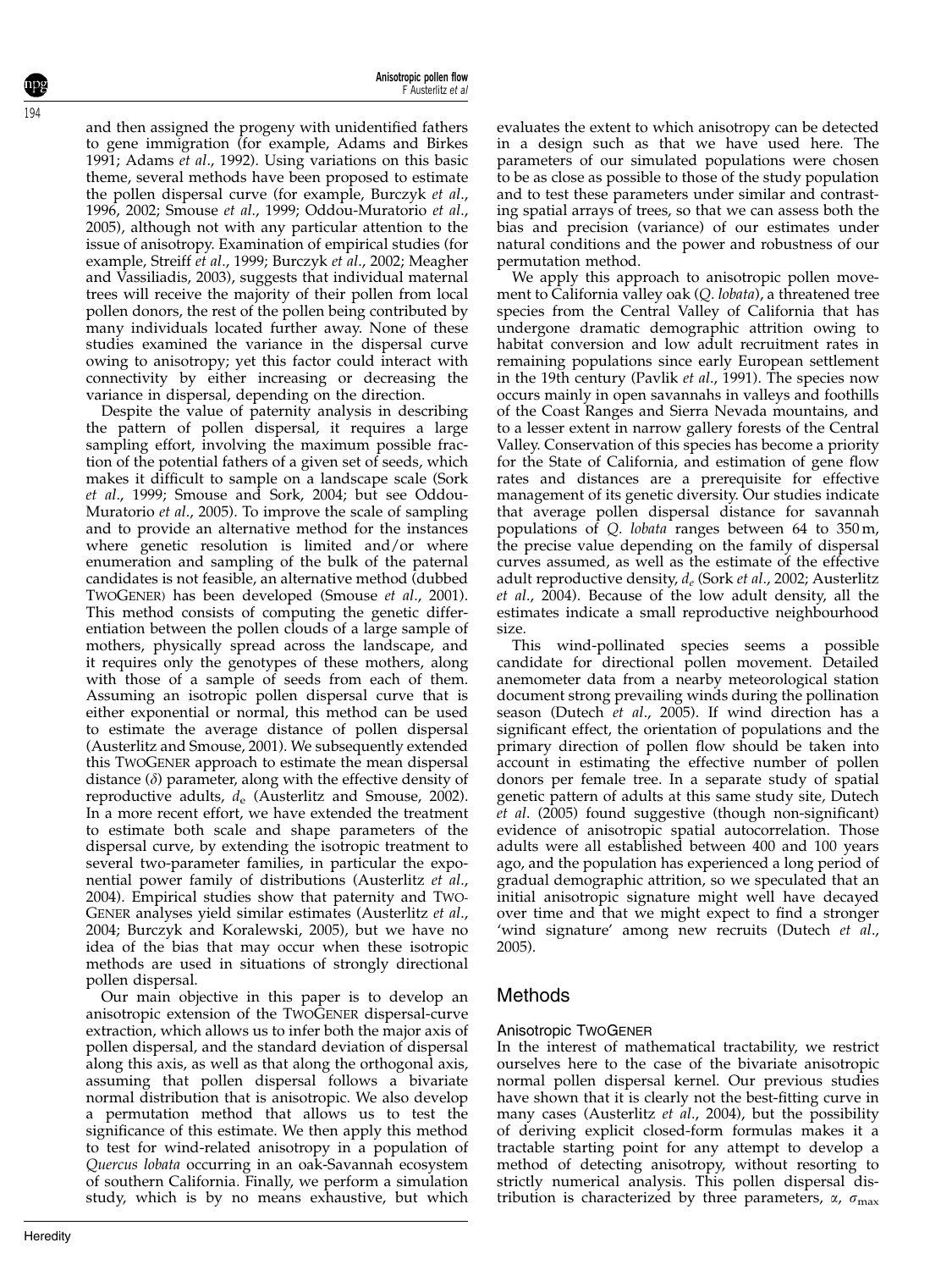195

and  $\sigma_{\min}$ . The first parameter ( $\alpha$ ) corresponds to the angle between the north–south axis and the major axis of observed pollen dispersal (rotating clockwise). The second is the standard deviation  $(\sigma_{\text{max}})$  of pollen dispersion along this major axis, and the third is the standard deviation ( $\sigma_{\text{min}}$ ) of pollen dispersion along the minor (perpendicular) axis.

As an angle between two axes,  $\alpha$  can take values between  $0^{\circ}$  and  $180^{\circ}$  (0 to  $\pi$  radians). For a windpollinated species, the natural expectation is that the major axis of pollen flow  $(\alpha)$  should be similar to that of the prevailing wind direction. More precisely, we assume that pollen disperses with equal probability to any point of an ellipse, for which the major axis makes an angle  $\alpha$ with the *Y* axis and for which dispersion along the major and minor axes are proportional to the values of  $\sigma_{\text{max}}$ and  $\sigma_{\min}$ , respectively (Figure 1). The classical equations describing an ellipse in a Cartesian system yield

$$
p(\alpha, \sigma_{\min}, \sigma_{\max}; x, y)
$$
  
=  $\frac{1}{2\pi\sigma_{\max}\sigma_{\min}} \exp\left[-\left(\frac{(-x\cos(\alpha) + y\sin(\alpha))^2}{2\sigma_{\min}^2} + \frac{(x\sin(\alpha) + y\cos(\alpha))^2}{2\sigma_{\max}^2}\right)\right].$  (1)

When  $\sigma_{\text{max}} = \sigma_{\text{min}}$ , all terms containing the angle  $\alpha$  cancel, reducing Equation (1) to its isotropic bivariate form, where pollen disperses with equal probability to any point on a circle around the origin. We computed the average dispersal distance  $\delta$  (integrated around the ellipse) for the anisotropic distribution, using MATHEMA-TICA (Wolfram, 1999), as

$$
\delta = \int_{-\infty}^{\infty} \int_{-\infty}^{\infty} \sqrt{x^2 + y^2} p(\alpha, \sigma_{\min}, \sigma_{\max}; x, y) dx dy
$$
  
=  $\sqrt{\frac{2}{\pi}} \sigma_{\max} E(1 - \frac{\sigma_{\min}^2}{\sigma_{\max}^2}),$  (2)

where  $E(m)$  denotes the complete elliptic integral, defined as





Figure 1 Schematic representation of the dispersal parameters of the dispersal curve. The probability of pollen dispersal is the same for every point on the represented ellipse.  $\alpha$ ,  $\sigma_{\text{max}}$  and  $\sigma_{\text{min}}$ correspond, respectively, to the major dispersal axis, the standard deviation of dispersal along this major axis and the standard deviation of dispersal along the minor axis.

for any nonnegative *m* value. While  $\delta$  cannot be computed in closed form, numerical integration is easily accomplished, and the MATHEMATICA software program does that routinely, with the function EllipticE. This integration is also performed automatically in the software program that we provide (see below), which does not require the installation of MATHEMATICA.

As in our previous studies, the estimates that we develop here are based on the TWOGENER method (Smouse et al., 2001), where the level of differentiation  $(\phi_{ii})$  between the pollen clouds is computed for all pairs of females for which seeds have been sampled in the population (Austerlitz and Smouse, 2002; Austerlitz et al., 2004). For each of these pairs, the observed level of pollen pool genetic differentiation  $(\phi_{ii})$  is compared with the theoretical level of differentiation expected between these two females, a distance  $z_{ij}$  apart. For isotropic distributions, the theoretical expectation for  $\phi_{ij}$ value between the ith and jth females is dependent only on the parameters of the dispersal curve, the effective adult reproductive density  $(d_e)$  and the physical distance  $(z_{ij})$  between them (Austerlitz et al., 2004). Where direction matters, this theoretical  $\phi_{ij}$  will also depend on the angle  $(\theta_{ii})$  made by the line that joins these two females, relative to the Y axis (see Figure 2).

The equation for the pairwise  $\phi_{ij}$  for two females at distance  $z_{ij}$ , making an angle  $\theta_{ij}$  with the Y axis is computed, following Austerlitz and Smouse (2001), as

$$
\phi_{ij}(d, \alpha, \sigma_{\min}, \sigma_{\max}, z_{ij}, \theta_{ij})
$$
\n
$$
= \frac{Q_0(d, \alpha, \sigma_{\min}, \sigma_{\max}) - Q(d, \alpha, \sigma_{\min}, \sigma_{\max}, z_{ij}, \theta_{ij})}{2 - Q(d, \alpha, \sigma_{\min}, \sigma_{\max}, z_{ij}, \theta_{ij})},
$$
\n(3)

where  $Q_0(d, \alpha, \sigma_{\min}, \sigma_{\max})$  is the probability that two male gametes, sampled from the pollen cloud of the same female, were drawn from the same father;  $Q(d, \alpha, \sigma_{\min}, \sigma_{\max}, z_{ij}, \theta_{ij})$  the probability that two male gametes, sampled from the pollen clouds of the ith and jth females, were from the same father. It develops that  $Q_0(d, \alpha, \sigma_{\min}, \sigma_{\max})$  can be computed directly, using Equation (10) from Austerlitz and Smouse (2001) as

$$
Q_0(d, \alpha, \sigma_{\min}, \sigma_{\max})
$$
  
= 
$$
\frac{1}{d} \int_{-\infty}^{\infty} \int_{-\infty}^{\infty} p^2(d, \alpha, \sigma_{\min}, \sigma_{\max}, x, y) dx dy,
$$
 (4)

where  $p(\alpha, \sigma_{\min}, \sigma_{\max}; x, y)$  is the dispersal distribution defined in Equation (1).  $Q(d, \alpha, \sigma_{\min}, \sigma_{\max}, z_{ij}, \theta_{ij})$  can be



Figure 2 The two physical quantities that are computed between the *i*th and *j*th mothers, their physical distance of separation  $(z_{ij})$ and the angle they make with the *Y* axis  $(\theta_{ij})$ .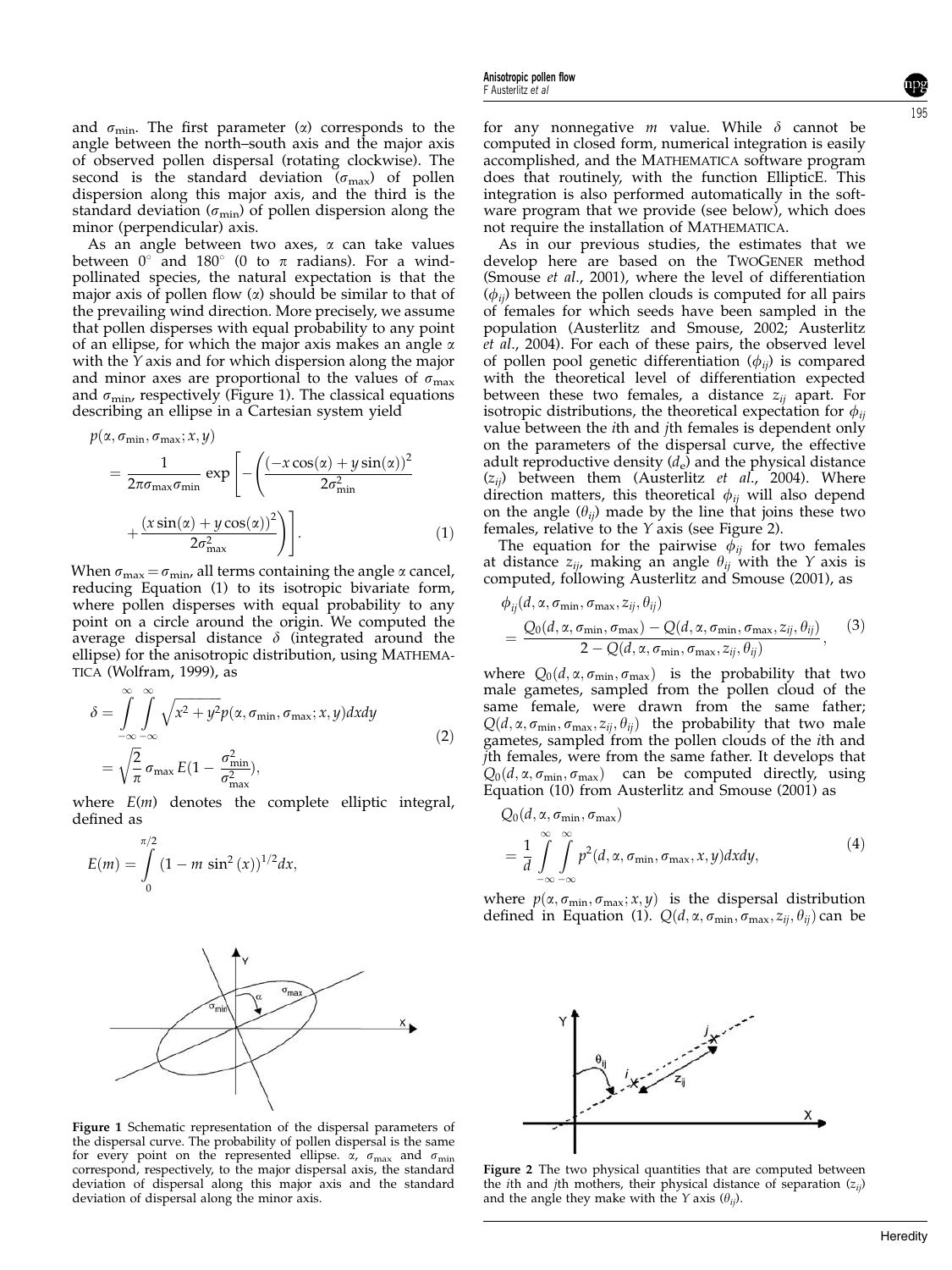computed as

$$
Q(d, \alpha, \sigma_{\min}, \sigma_{\max}, z_{ij}, \theta_{ij})
$$
  
=  $\frac{1}{d} \int_{-\infty}^{\infty} \int_{-\infty}^{\infty} p(d, \alpha, \sigma_{\min}, \sigma_{\max}, x, y)$   
 $\times p(d, \alpha, \sigma_{\min}, \sigma_{\max}, x + z_{ij} \cos(\theta_{ij}), y + z_{ij} \sin(\theta_{ij})) dx dy$   
(5)

Note that, as in our previous models (Austerlitz and Smouse, 2001; Austerlitz et al., 2004), Equations (3) and (4) are based on the assumptions that the reproductive trees are randomly distributed on the landscape, following a point process pattern. We also assume that these adults are not inbred, and that there is also no biparental inbreeding. The integrals involved in Equations (4–5) are computable analytically, using Mathematica 4.1, and their expressions can be inserted into Equation (3), yielding (after further simplification):



The dispersal parameters  $\alpha$ ,  $\sigma_{\text{max}}$  and  $\sigma_{\text{min}}$  can be estimated by numerically minimizing the squared-error loss criterion for the choice of these parameters,

$$
C(d, \alpha, \sigma_{\min}, \sigma_{\max})
$$
  
= 
$$
\sum_{i < j}^{n_{\max}} \left( \phi_{ij}^{\text{obs}} - \phi_{ij}(d, \alpha, \sigma_{\min}, \sigma_{\max}, z_{ij}, \theta_{ij}) \right)^2
$$
 (7)

where  $n_m$  is the number of sampled mothers. The effective reproductive density  $(d)$  can be set to a fixed value, usually the adult census density of the population, or it can be estimated jointly with the dispersal parameters. The standard deviation of each estimate was computed by jack-knifing among loci (Weir, 1996).

The level of anisotropy was computed as the ratio  $R_a = \sigma_{\text{max}}/\sigma_{\text{min}}$ . Two  $R_a$  values can be estimated, one  $(\tilde{R}_{a1})$  with d fixed at the census density and one  $(\tilde{R}_{a2})$  with d jointly estimated. We tested the significance of both  $R_a$ values with a simulation approach. For this, we estimated their null distribution by generating 1000 simulated data sets based on the hypothesis of isotropic dispersal. The simulations were performed with the simulation method described below, using as inputs the spatial positions of the mothers and the potential fathers (including the non-genotyped ones) and the genotypes of the mothers. For the potential fathers, the genotypes were completed when partially known or created when completely unknown, by drawing their alleles at each locus according to the estimated allelic frequencies within the population. For the null distribution of  $R_{a1}$ , the simulations were performed assuming an isotropic normal distribution with parameter  $\sigma_1$ , where  $\sigma_1$  represents the estimated value of  $\sigma$  from TWOGENER assuming an isotropic dispersal and fixed density. For  $R_{a2}$ , we used an isotropic normal distribution with parameter  $\sigma_{2}$ , where  $\sigma_2$  represents the estimated value of  $\sigma$  from TWOGENER assuming an isotropic dispersal with density jointly estimated. Then, the tail probability of each estimated  $\hat{R}_a$  value was computed as the proportion of values in the null distributions that were above the actual data result. Note that this method requires the spatial positioning of the adults several hundreds of metres around the sampled mothers, but not their genotyping.

Note also that the pollen dispersal distribution given in Equation (1) is centred on zero. It means that, while we can predict a main axis of pollen dispersal, we cannot predict directionality. For instance, we can say that the main dispersal axis makes a  $10^{\circ}$  angle with the North– South axis, but we cannot assess whether the main wind comes from the south or the north. This constraint comes from the symmetry in the TWOGENER pairwise  $\Phi_{\text{ft}}$ coefficients: for each pair of mothers A and B, we can compute only one  $\Phi_{\text{ft}}$  value, and this value will be the same whether the wind blows mostly from A to B or from B to A.

Software programs for all of the methods described here are available in the POLDISP package (Robledo-Arnuncio et al., in press), available at http://poldisp.googlepages.com/.

## A case study in Valley oak

#### Study site and sampling regime

The study site is located at the U.C. Santa Barbara University of California's Sedgwick Reserve, along Figueroa Creek (34°42'N, 120°02'W), 10km northeast of Santa Ynez, in Santa Barbara County, California (Sork et al., 2002). Valley oaks at our study site occupy deep



Figure 3 Map of the study population in Figueroa Valley at Sedgwick Reserve, Santa Barbara Co., CA, USA, with all adult trees indicated by white dot and sampled trees circled.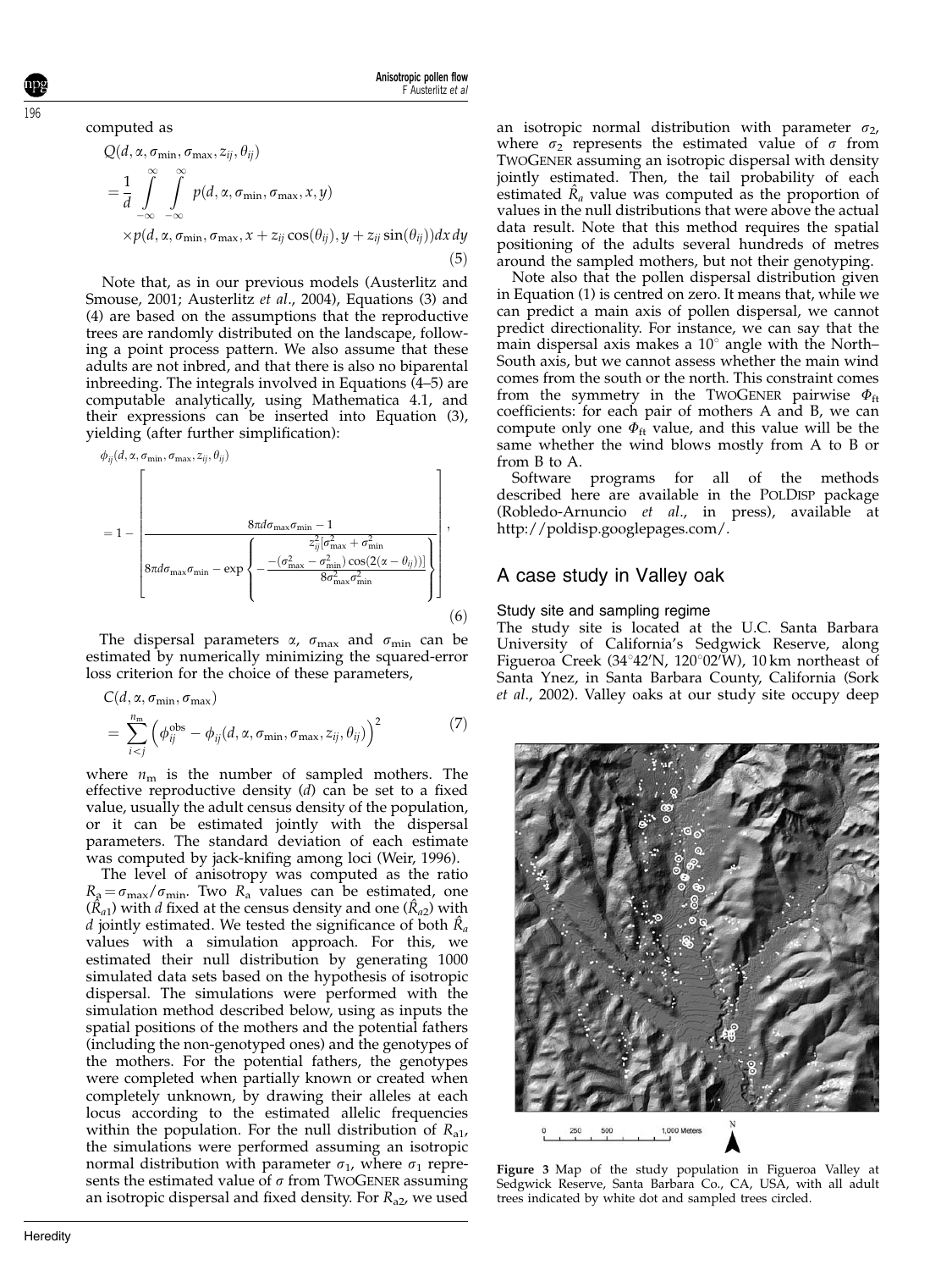alluvial soils on the valley floor and adjacent hill slopes, at elevations ranging from 300 to 400 m above sea level (Figure 3). The valley is oriented roughly  $5^{\circ}-10^{\circ}$  west-ofnorth to east-of-south, and is bounded by ridges ranging in elevation from 440 to 475 m above sea level. The current adult stem density of Valley oak in the study area averages about 1.19 trees/ha at Figueroa Creek, and most individuals are greater than 85 cm diameter at breast height, representing adults that are probably at least 150 years of age.

Since 1997, the Sedgwick Reserve has maintained a weather station located on a level terrace, approximately 1 km (750–1500 m) west of our study population. We analysed hourly average wind speed and direction for daytime hours (0900–1800, PST) during the main flowering period of 1 March to 30 April 2001, the year of this study (Figure 4). During the flowering period, wind speeds averaged  $3.2 \pm 1.6$  m/s, with maximum hourly averages of  $\frac{7}{8}$  m/s. The wind rise shows the strong directionality of winds from the west-northwest, the main wind axis being  $290^{\circ}$ , which is true for most lowelevation locations in the Santa Ynez Valley (see for example, Ogden, 1975). Relative to the weather station, wind speeds in the study area may be reduced slightly by the sheltering effect of local topography, but the direction should be much the same.

In the fall of 2001, we sampled acorns from as many trees as possible in the Figueroa Creek area, obtaining seeds from 31 maternal trees (Figure 3). The average distance between sampled maternal trees was 865 m; minimum distance was 13 m and maximum distance was 3198 m. The collected acorns were conveyed to the University of Missouri (St Louis, CA, USA) and planted in a greenhouse for germination. We collected one leaf per seedling for DNA analysis. The number of seedlings analysed per family ranged from 5 to 12 (mean  $= 8.72$ ).

#### DNA analysis

We extracted total DNA from 30 to 40 mg of leaf tissue from each individual (offspring and mother trees), using a CTAB (cetyltrimethylammonium bromide) buffer and



Figure 4 Wind rose describing the direction and velocity of wind during the main flowering period of the study year 2001 between 0010 and 0018.

liquid nitrogen, following the method described in Sork et al. (2002). We utilized a battery of six microsatellite loci, originally developed from other oak species: QrZAG20, QpZAG36, QpZAG46 and QpZAG110 developed by Steinkellner et al. (1997) from Q. robur and Q. petraea; MSQ4 developed by Dow et al. (1995) from Q. macrocarpa; JFF58, which is a redesign of the QpZAG58 primer pair (Steinkellner et al., 1997) performed by JF Fernández-M (unpublished data). The sequence of the new forward primer is ATCCATTATCTGCAAGATTC and the reverse primer is TCTTCTCTTTTCTTTTTCCT. QrZAG20, QpZAG36, QpZAG110 and MSQ4 were used to describe spatial genetic structure of adults at Sedgwick Reserve (Dutech et al., 2005). We used PCR methods and visualization on denaturing acrylamide gels, as described by Sork et al. (2002), to reveal polymorphism at these microsatellite loci. We genotyped all 31 mothers and their offspring for these six loci, along with 57 other adults, to have a reliable estimate of allelic frequencies for each of the loci, needed for the TWOGENER analysis.

#### Empirical results

The global differentiation of the pollen clouds was low  $(\Phi_{\text{ft}} = 0.040)$ . First assuming isotropic dispersal and setting effective reproductive density equal to average adult density  $(d)$  for our Figueroa Creek site  $(d = 1.19$  trees/ha), we estimated an isotropic normal dispersal standard deviation for pollen dispersal of  $\hat{\sigma} = 88.6 \text{ m}$ , which corresponds to a mean dispersal distance  $(\delta)$  of 111 m (Austerlitz and Smouse, 2001). The joint estimation of effective density and dispersal distance yielded a larger value for dispersal distance  $(\hat{\sigma} = 193 \,\text{m}, \delta = 242 \,\text{m})$ , along with an estimated effective density ( $\hat{d}_{e}$ ) of 0.616 individuals per ha, so ( $\hat{d}_{e}/d$ ) =  $\sim$  0.5.

Using the anisotropic Gaussian dispersal model described above, we obtained an estimate of the angle made by the major dispersal axis with the north axis  $(\hat{\alpha})$ of  $154^\circ \pm 2.63^\circ$ , along with a standard deviation of dispersal, along this axis ( $\hat{\sigma}_{\text{max}}$ ) of 185 $\pm$ 29 m, as well as a minor axis  $\hat{\sigma}_{\text{min}}$  of  $42\pm3$  m (Figure 5). From Equation (2), these estimates yielded an estimated mean pollen dispersal distance of  $\delta = 151 + 22$  m, slightly above the value obtained with isotropic dispersal. The estimated ratio of standard deviations,  $\ddot{R}_a = (\hat{\sigma}_{\text{max}}/\hat{\sigma}_{\text{min}})$  was 4.39, not significant ( $P = 0.4$ ) with the permutation method. When density was jointly estimated with the dispersal parameters, it was estimated to be  $\hat{d}_e = 0.674 \pm 0.399$ trees/ha, and using that as our density estimate, we



Figure 5 Elliptic representation of the dispersal function (see Figure 1) where density is set at its fixed value. The dashed line represents the main wind direction (see Figure 4).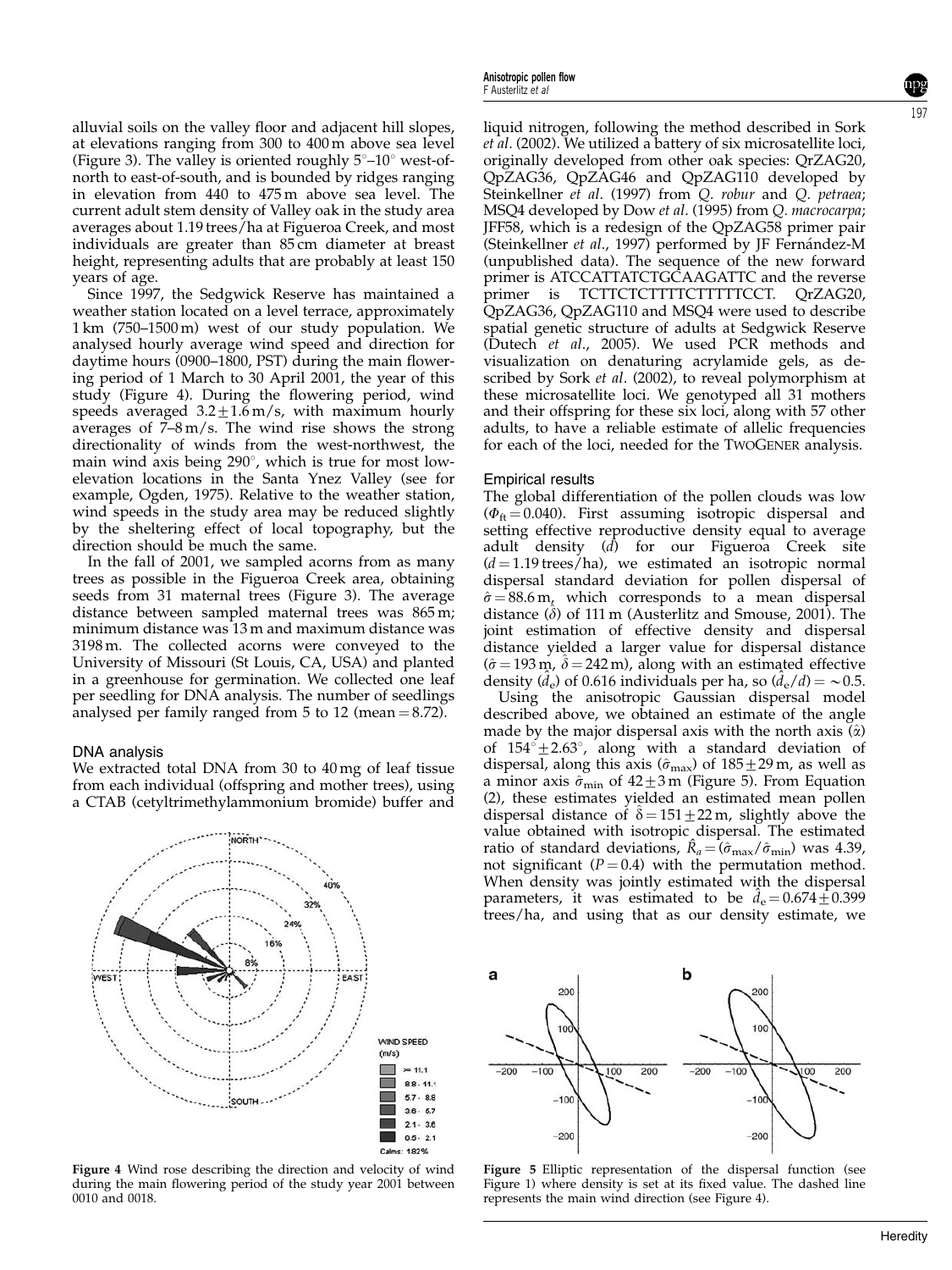obtained  $\hat{\sigma}_{\text{max}} = 233 \pm 224 \text{ m}$ ,  $\hat{\sigma}_{\text{min}} = 56 \pm 12 \text{ m}$ ,  $\hat{\alpha} = 152^{\circ} \pm 12 \text{ m}$ 7.22° and  $\hat{\delta} = 264 \pm 178$  m. These figures yield  $\hat{R}_a = 4.12$ , also not significant ( $P = 0.43$ ).

#### Simulation study

#### Procedures

We performed a simulation study, designed to mimic the Valley oak study, to assess the power and robustness of the anisotropic analysis. We simulated a spatially explicit population of 314 individuals (the number of adults at the Figueroa Creek site; see Figure 3). All individuals were characterized according to their spatial coordinates and their genotypes at the six loci used above. The spatial coordinates were strictly the same as in the study population. We had the complete six-locus genotypes of the 88 individuals (31 mothers and 57 other adults) that we used for the empirical analysis above. We had another 162 adults with only four of the six loci from Dutech et al. (2005). These four-locus genotypes were held as is, with the other two loci being drawn at random from a Hardy–Weinberg gene pool formed with the allelic frequencies from the 88 previous individuals. We had another 160 for which we had spatial locations, but no genotypes, and for these, we drew six-locus genotypes from the Hardy–Weinberg gene pool. We also had a few holes in the data (missing loci), which were filled by random draws from the Hardy–Weinberg gene pool.

Then we simulated progenies for a given number  $(n<sub>m</sub>)$ of chosen mothers, following the procedure explained by Austerlitz and Smouse (2002). Briefly, assume that pollen follows a dispersal distribution  $p(\Omega; x, y)$ , where  $\Omega =$  $\{\alpha, \sigma_{\text{max}}, \sigma_{\text{min}}\}$  is the set of dispersal parameters under discussion. We assumed equal male fecundities, so that the pollination probabilities were determined by the array of intermate distances only. The likelihood,  $p_{\text{min}}$  of the male at position  $(x_i, y_i)$  providing the gamete fertilizing an ovule for a female at position  $(x_m, y_m)$  is

$$
p_{\rm mi} = \frac{p(\Omega; x_i - x_{\rm m}, y_i - y_{\rm m})}{\sum\limits_{j=1}^{n} p(\Omega; x_j - x_{\rm m}, y_j - y_{\rm m})},\tag{8}
$$

which assumes that the probability of fertilizing a given female depends only on the distance to that female, and so that every individual has the same male fertility. The genotype of the resulting offspring is constituted by first drawing its father, according to the  $p_{\text{mi}}$ , and then assigning a pair of gametes, one from each parent, in Mendelian proportions.

We performed simulation analyses of three different dispersal functions. First, we used an anisotropic dispersal model, with parameters  $\alpha = 154^{\circ}$ ,  $\sigma_{\text{max}} = 186 \text{ m}$ and  $\sigma_{\min} = 42 \text{ m}$ , as estimated from the empirical data (see Case study). Second, we used a dispersal function with the same values of  $\sigma_{\text{max}}$  and  $\sigma_{\text{min}}$ , but with an angle  $\alpha = 64^\circ$ , orthogonal to that major axis, to determine whether we could have detected anisotropy had the major axis been rotated 90°. This rotation tests whether our observed result was an artifact of the peculiar spatial arrangement of trees in our sample, which differs to some extent from the random spatial point process assumed in Equations (4) and (5). Indeed the distribution of the trees in our population is not random, because most mother trees sampled here are situated along a

North–South line, running roughly down the valley and also close to the main wind direction (see Figures 3 and 4). Thus, this rotation allows us to assess whether the particular orientation of the trees, relative to the main wind direction could generate some bias. Third, to determine how often spurious anisotropy would be detected in the isotropic case (type-I error rate), we used an *isotropic* dispersal distribution with  $\sigma = 125$  m (set to the same average dispersal distance as for the first case).

To assess the effects of the number of mothers sampled  $(n<sub>m</sub>)$  and of the progeny size per mother  $(n<sub>p</sub>)$ , we assumed either  $n_m = 31$  or 62 and  $n_p = 20$  and 40. For  $n_{\rm m}$   $=$  31, we used the 31 mothers of the experimental studies, whereas for  $n_m = 62$ , we added 31 mothers drawn at random (the same for all the simulations). This simulation allowed us to determine whether accuracy was augmented more by doubling the number of sampled mothers or their progeny sizes.

We performed repeated simulations (1000 replicates) for each case. For each simulated data set, we first estimated  $\sigma$  for the isotropic bivariate normal case, with adult density fixed either at its observed value or estimated jointly with the dispersal parameters. Second, we estimated the anisotropic parameters, either setting density at its observed value or estimating it jointly with the dispersal parameters. For all simulations, we computed the bias, standard deviation and the root computed the bias, standard deviation and the root<br>mean-squared error ( $\sqrt{\text{MSE}}$ ) of the estimates. Then, for each simulated data set, we computed the ratio  $R_a$  of major to minor axis  $\sigma$  estimates, both with density set at its observed value and jointly estimated with the other parameters. We applied the simulation based testing method to each of these simulated data sets, allowing us to determine the proportion of cases in which anisotropy was detected at the 5% level, both in situations where dispersal was truly anisotropic and in situations where it was not, to assess both type-I and type-II error rates, thus evaluating both the power and robustness of our treatment.

#### Results

Consider first the case (Table 1), for which we used parameters similar to those estimated from the field study ( $\alpha = 154$ ,  $\sigma_{\text{max}} = 186 \text{ m}$  and  $\sigma_{\text{min}} = 42 \text{ m}$ ). The estimates of  $\delta$  obtained under the assumption of isotropic dispersal and with density set at its observed value exhibited negative bias for all sample sizes. This bias was constant with increasing  $n_{\rm p}$ , but increased with increasing  $n_{\rm mv}$  whereas the standard deviation decreased with ing  $n_{\rm m}$ , whereas the standard deviation decreased with<br>both  $n_{\rm p}$  and  $n_{\rm m}$ , yielding an overall increase of the $\sqrt{\rm MSE}$ . When density was jointly estimated, the procedure yielded an upward bias for  $\hat{d}_{e}$ , except for the largest sampling effort ( $n_m = 62$  and  $n_p = 40$ ). The dispersal distance  $(\delta)$  jointly estimated with  $\hat{d}_e$  showed a negative distance ( $\delta$ ) jointly estimated with  $d_e$  showed a negative<br>bias an<u>d a l</u>arger  $\sqrt{\text{MSE}}$  than when density was fixed. bias an<u>d a</u> larger  $\sqrt{MSE}$  than when density was fixed.<br>This  $\sqrt{MSE}$  decreased when  $n_m$  or  $n_p$  increased, with  $n_p$ having the stronger impact. It reached a reasonable value (30%) only for the largest sampling effort.

Consider now the estimates obtained under the correct assumption of anisotropic dispersal, with density set at its observed value. The main dispersal angle  $(\alpha)$  was always correctly estimated with minimal bias and MSE, and increasing either the number of mothers  $(n<sub>m</sub>)$  or the progeny size  $(n_p)$  had little effect. The estimated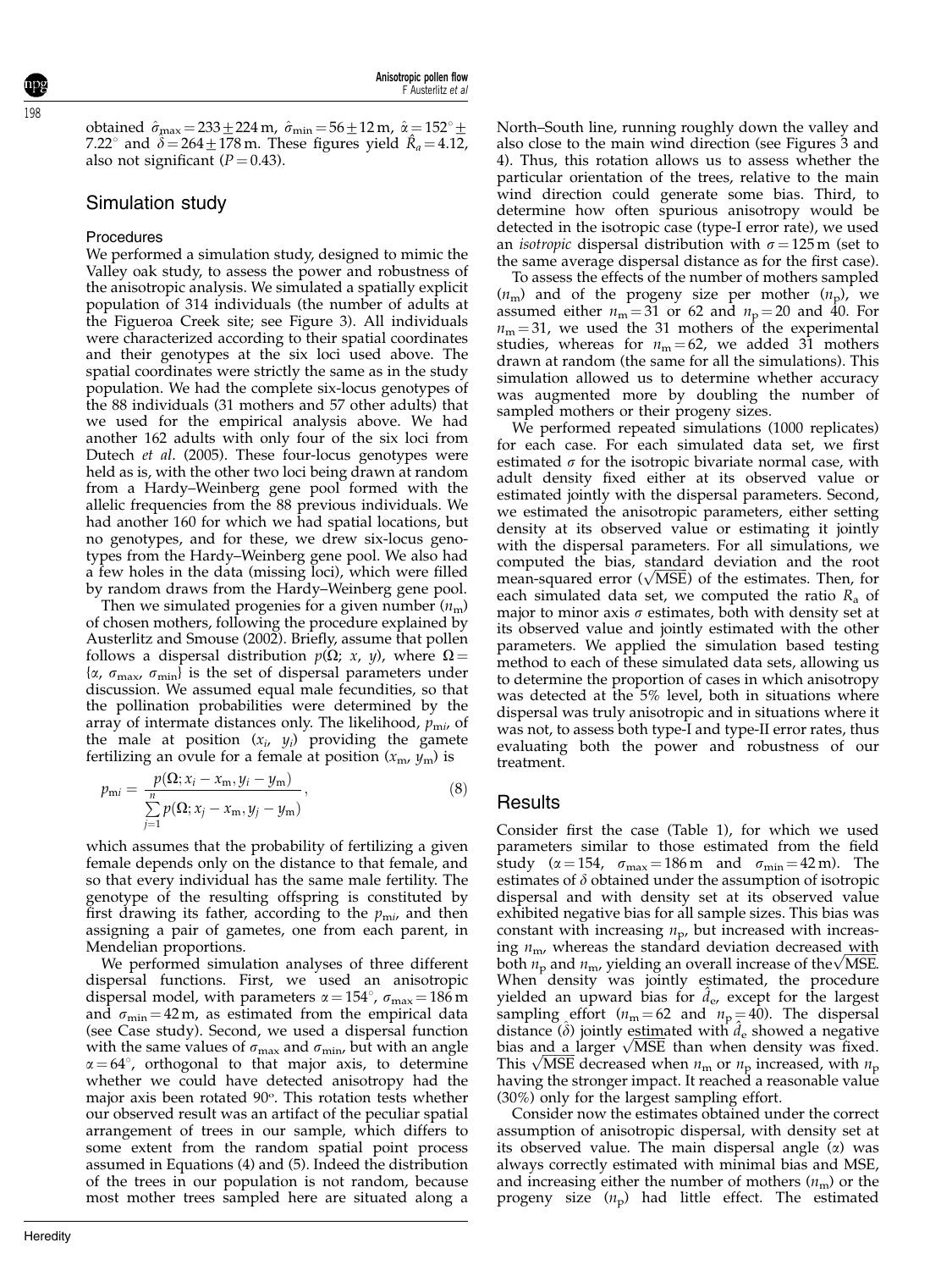Table 1 Bias, standard deviation and root mean-squared error ( $\sqrt{\text{MSE}}$ ) of the various estimates of the dispersal parameters for four combination of the number of mothers  $(n_m)$  and the progeny size  $(n_p)$  based on field study estimates

| $n_m - n_p$ <sup>a</sup> | Isotropic dispersal assumed |             |                | Anisotropic dispersal assumed |                              |                  |                |           |                                 |                                 |                |            |
|--------------------------|-----------------------------|-------------|----------------|-------------------------------|------------------------------|------------------|----------------|-----------|---------------------------------|---------------------------------|----------------|------------|
|                          | $\delta^{\rm b}$ (%)        | $d^{c}(\%)$ | $\delta^d$ (%) | $\sigma_{max}^{\ e}$ (%)      | $\sigma_{min}^{\quad e}$ (%) | $\alpha^{\rm e}$ | $\delta^e$ (%) | $d^f$ (%) | $\sigma_{max}$ <sup>g</sup> (%) | $\sigma_{min}$ <sup>8</sup> (%) | $\alpha^g$ (%) | $\delta^g$ |
| $31 - 20$                |                             |             |                |                               |                              |                  |                |           |                                 |                                 |                |            |
| <b>Bias</b>              | $-0.7$                      | 67.5        | $-21.2$        | 67.4                          | 23.6                         | 0.60             | 71.5           | $-14.6$   | 74.2                            | 22.5                            | $-0.71$        | 78.1       |
| s.d.                     | 7.4                         | 140.5       | 29.2           | 54.5                          | 33.9                         | 12.87            | 50.8           | 49.7      | 112.8                           | 43.0                            | 11.31          | 109.8      |
| $\sqrt{\text{MSE}}$      | 7.4                         | 155.9       | 36.1           | 86.6                          | 41.4                         | 12.88            | 87.7           | 51.9      | 135.1                           | 48.6                            | 11.33          | 134.7      |
| $31 - 40$                |                             |             |                |                               |                              |                  |                |           |                                 |                                 |                |            |
| <b>Bias</b>              | 0.1                         | 23.9        | $-18.8$        | 42.2                          | 40.5                         | 1.54             | 48.5           | $-7.4$    | 23.3                            | 28.8                            | 0.02           | 29.3       |
| s.d.                     | 4.4                         | 57.1        | 17.7           | 25.4                          | 21.1                         | 7.03             | 22.8           | 27.3      | 24.7                            | 23.4                            | 4.81           | 23.9       |
| $\sqrt{\text{MSE}}$      | 4.4                         | 61.9        | 25.8           | 49.3                          | 45.7                         | 7.20             | 53.6           | 28.3      | 33.9                            | 37.1                            | 4.81           | 37.9       |
| $62 - 20$                |                             |             |                |                               |                              |                  |                |           |                                 |                                 |                |            |
| <b>Bias</b>              | $-7.3$                      | 40.2        | $-28.9$        | 35.3                          | 32.6                         | 3.10             | 41.5           | $-17.2$   | 32.8                            | 31.6                            | 1.71           | 39.0       |
| s.d.                     | 4.6                         | 78.7        | 14.9           | 29.0                          | 29.2                         | 11.28            | 25.2           | 38.2      | 77.2                            | 36.8                            | 9.40           | 75.4       |
| $\sqrt{\text{MSE}}$      | 8.6                         | 88.4        | 32.5           | 45.7                          | 43.8                         | 11.70            | 48.5           | 42.0      | 83.9                            | 48.5                            | 9.56           | 84.9       |
| $62 - 40$                |                             |             |                |                               |                              |                  |                |           |                                 |                                 |                |            |
| <b>Bias</b>              | $-7.9$                      | $-4.1$      | $-19.0$        | 16.2                          | 49.5                         | 6.01             | 25.0           | $-29.6$   | 18.1                            | 56.8                            | 6.35           | 27.6       |
| s.d.                     | 2.8                         | 29.0        | 10.7           | 16.1                          | 24.1                         | 7.87             | 12.3           | 26.3      | 22.0                            | 39.9                            | 8.44           | 22.1       |
| $\sqrt{\text{MSE}}$      | 8.4                         | 29.3        | 21.8           | 22.8                          | 55.1                         | 9.90             | 27.9           | 39.5      | 28.5                            | 69.4                            | 10.56          | 35.3       |

Abbreviation: s.d., standard deviation.

The pollen dispersal function used is the anisotropic bivariate normal distribution, as defined in Equation (1), with parameters  $\alpha = 154^{\circ}$ ,  $\sigma_{\text{max}} = 186 \text{ m}$  and  $\sigma_{\text{min}} = 42 \text{ m}$ , and  $\delta = 151 \text{ m}$ .

<sup>a</sup>Progeny size.

<sup>b</sup>Pairwise estimate of dispersal distance (isotropy assumed and fixed density) in meters.

c Density estimated jointly.

<sup>d</sup>Pairwise estimate of dispersal distance (isotropy assumed and jointly estimated density) in meters.

e Estimated with fixed density.

fJointly estimated density.

<sup>g</sup>Estimated along with the density.

dispersal along the main axis  $(\hat{\sigma}_{\text{max}})$  showed high dispersal along the main <u>axis</u> ( $\sigma_{\text{max}}$ ) showed high<br>upward bias (~67%) and  $\sqrt{\text{MSE}}$  (~87%) for the lowest upward bias ( $\sim$ 67%) and  $\sqrt{\text{MSE}}$  ( $\sim$ 87%) for the lowest<br>sample size. Bias and  $\sqrt{\text{MSE}}$  decreased with the sample size, the decrease being slightly higher when  $n_m$  was doubled than when  $n_p$  was doubled. The dispersal along the orthogonal axis ( $\hat{\sigma}_{min}$ ) showed lower relative bias and  $\sqrt{\text{MSE}}$  than  $\hat{\sigma}_{\text{max}}$  for the lowest sample sizes. However,  $\sqrt{MSE}$  than  $\sigma_{\text{max}}$  for the lowest sample sizes. However, while these bias and  $\sqrt{MSE}$  decreased with increasing  $n_p$ as expected, this was not the case with increasing  $n_{\rm m}$ , where it remained either constant or even increased. Thus, the relative bias was higher for  $\hat{\sigma}_{min}$  than for  $\hat{\sigma}_{max}$ for the highest values of  $n_m$  and  $n_p$ . As a whole, the  $\sqrt{\text{MSE}}$  of the estimate of dispersal distance ( $\delta$ ) always decreased with increasing sample size, the effect being slightly stronger for a doubled  $n<sub>m</sub>$  than for a doubled  $n<sub>p</sub>$ , as for  $\hat{\sigma}_{\text{max}}$ . The unexpected behaviour of  $\hat{\sigma}_{\text{min}}$  might be a consequence of a trade-off, the increase of the precision of  $\hat{\sigma}_{\text{max}}$  and  $\delta$  being obtained in some cases at the cost of a small loss of precision for  $\hat{\sigma}_{\min}$ .

When density was estimated jointly with the dispersal parameters, the estimates of these dispersal parameters  $(\hat{\sigma}_{\text{max}}, \hat{\sigma}_{\text{min}})$  and  $\hat{\alpha}$ ), and thus of average dispersal distance  $(\delta)$ , showed approximately twice as much bias and  $\sqrt{\text{MSE}}$  as for the case where density was fixed. The impact of an increasing  $n_m$  and/or  $n_p$  was the same as above. Regarding the estimated density  $(\hat{d}_e)$ , it showed above. Kegarding the estimated density  $(a_e)$ , it showed<br>quite a large  $\sqrt{\text{MSE}}$  (  $\sim$  52%) for the minimal values of  $n_{\text{m}}$ and  $n_{\rm p}$ , but much less than when isotropic dispersal was and  $n_{\rm p}$ , but much less than when isotropic dispersal was<br>assumed for the estimation. This high  $\sqrt{\text{MSE}}$  of  $\hat{d}_{\rm e}$ decreased strongly with an increase of  $n_{\rm p}$ , but not so much with an increase of  $n_{\rm m}$ .

The simulations performed with an anisotropic dispersal distribution, with the same  $\sigma_{\text{max}}$  and  $\sigma_{\text{min}}$  as before, but with a  $\alpha$  parameter of  $64^{\circ}$ , showed similar before, but with a  $\alpha$  parameter of  $64^{\circ}$ , showed similar results (Table 2), the biases and  $\sqrt{\text{MSE}}$  being higher in some cases but lower in others.

For simulations performed with isotropic dispersal (Table 3), isotropic estimates behaved as expected. We (1able 3), isotropic estimates behaved as expected. We observed a decrease of bias and  $\sqrt{\text{MSE}}$  with increasing  $n<sub>m</sub>$  or  $n<sub>p</sub>$ . When anisotropic dispersal was assumed for estimation, so that we might anticipate dissimilar estimates of  $\sigma_{\text{max}}$  and  $\sigma_{\text{min}}$ , there was an upward bias for  $\sigma_{\text{max}}$  and thus for  $\delta$ , but bias decreases with increasing progeny sample size;  $\sigma_{\min}$  showed only limited bias. When density was fixed, the decrease in limited bias. When density was fixed, the decrease in<br>bias and  $\sqrt{\text{MSE}}$  was stronger for an increase of  $n_p$  than for an increase of  $n_{\text{m}}$ , whereas the opposite pattern occurred when density was jointly estimated. As expected, the estimate of  $\alpha$  showed considerable variance, which does not decrease with sample size, since there is no particular value of  $\alpha$  that is true in the isotropic case.

#### Power of the method

Considering first the simulations where dispersal was truly anisotropic ( $\alpha = 154^{\circ}$  or 64°,  $\sigma_{\text{max}} = 186 \text{ m}$  and  $\sigma_{\min}$  = 42 m), we observed an increased probability of detecting anisotropy at the 5% or the 1% level with either increasing  $n_m$  or  $n_p$  (Table 4). For the minimal sample size  $(n_m = 31$  and  $n_p = 20$ ), the probability of detecting anisotropy was low for both values of  $\alpha$ , whether density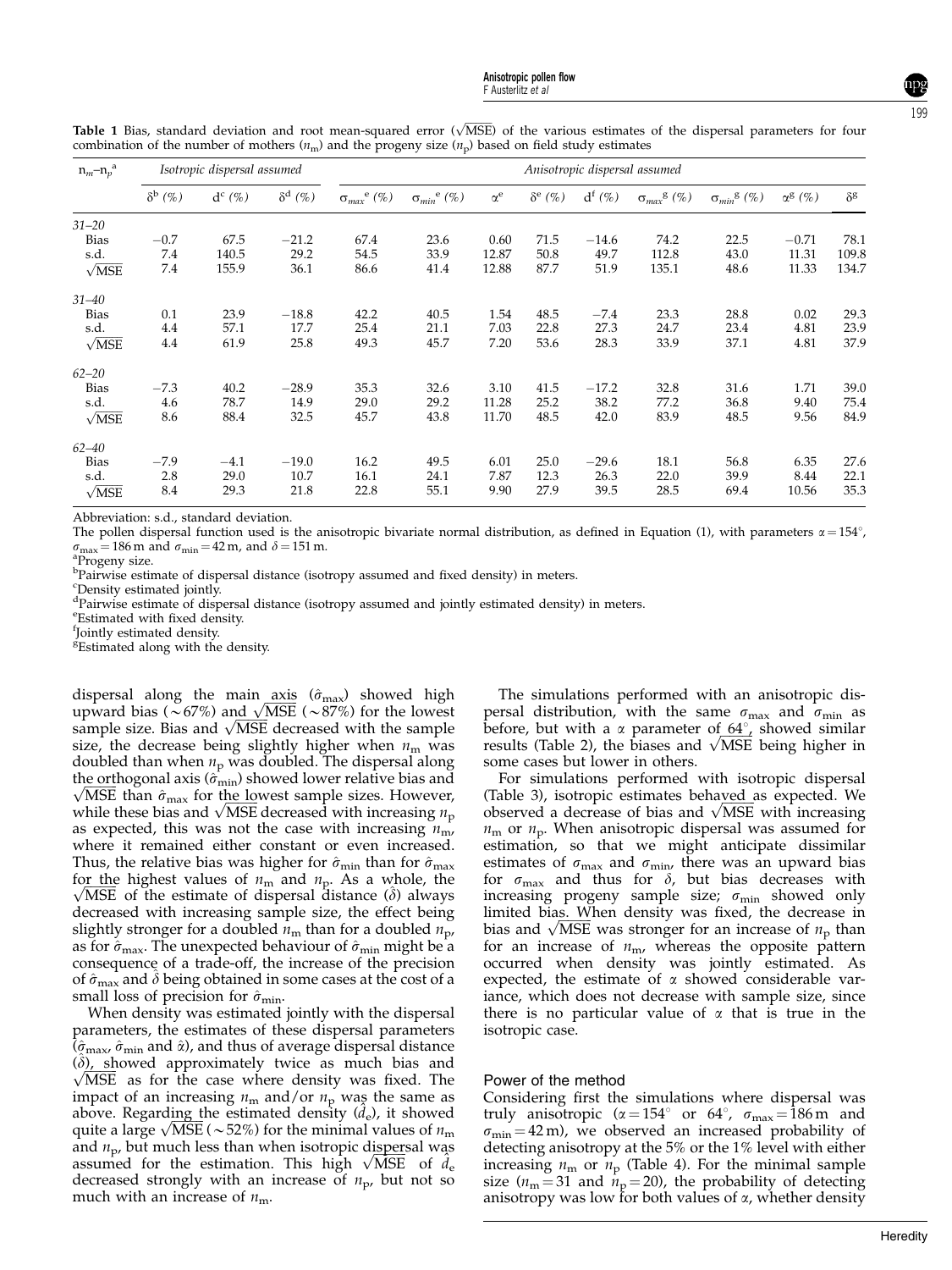|   | ٦      |
|---|--------|
| I | $\sim$ |

| <b>Table 2</b> Bias, standard deviation and root mean squared error ( $\sqrt{MSE}$ ) of the various estimates of the dispersal parameters for four |  |
|----------------------------------------------------------------------------------------------------------------------------------------------------|--|
|                                                                                                                                                    |  |
| combination of the number of mothers $(n_m)$ and the progeny size $(n_p)$ with $\alpha = 64^\circ$                                                 |  |

| $n_m - n_p$ <sup>a</sup> | Isotropic dispersal assumed |             |                | Anisotropic dispersal assumed |                              |            |                |             |                                      |                                           |            |                                  |
|--------------------------|-----------------------------|-------------|----------------|-------------------------------|------------------------------|------------|----------------|-------------|--------------------------------------|-------------------------------------------|------------|----------------------------------|
|                          | $\delta^{\rm b}$ (%)        | $d^{c}(\%)$ | $\delta^d$ (%) | $\sigma_{max}^{e}$ (%)        | $\sigma_{min}^{\quad e}$ (%) | $\alpha^e$ | $\delta^e$ (%) | $d^{f}(\%)$ | $\sigma_{max}^{\qquad \qquad 8}$ (%) | $\sigma_{min}^{\qquad \  \  \, 8}$ $(\%)$ | $\alpha^g$ | $\delta^{\rm g}\left(\% \right)$ |
| $31 - 20$                |                             |             |                |                               |                              |            |                |             |                                      |                                           |            |                                  |
| <b>Bias</b>              | $-9.4$                      | 140.7       | $-38.5$        | 67.1                          | 13.4                         | 2.40       | 70.6           | $-24.2$     | 143.1                                | 23.6                                      | 3.66       | 145.8                            |
| s.d.                     | 5.8                         | 169.3       | 39.1           | 51.4                          | 36.5                         | 12.83      | 46.7           | 51.6        | 217.0                                | 77.9                                      | 15.49      | 211.7                            |
| $\sqrt{\text{MSE}}$      | 11.0                        | 220.2       | 54.8           | 84.5                          | 38.9                         | 13.05      | 84.6           | 57.0        | 260.0                                | 81.4                                      | 15.91      | 257.0                            |
| $31 - 40$                |                             |             |                |                               |                              |            |                |             |                                      |                                           |            |                                  |
| <b>Bias</b>              | $-8.6$                      | 184.6       | $-51.1$        | 86.6                          | $-2.9$                       | 3.58       | 87.5           | $-31.3$     | 151.4                                | $-2.3$                                    | 3.68       | 151.0                            |
| s.d.                     | 3.6                         | 106.1       | 9.3            | 28.4                          | 15.0                         | 3.39       | 26.6           | 35.0        | 164.5                                | 15.5                                      | 3.52       | 160.4                            |
| $\sqrt{\text{MSE}}$      | 9.3                         | 212.9       | 51.9           | 91.2                          | 15.3                         | 4.93       | 91.4           | 47.0        | 223.6                                | 15.7                                      | 5.09       | 220.3                            |
| $62 - 20$                |                             |             |                |                               |                              |            |                |             |                                      |                                           |            |                                  |
| <b>Bias</b>              | $-13.5$                     | $-39.9$     | 2.7            | 13.6                          | 34.8                         | 8.14       | 20.9           | $-51.1$     | 62.0                                 | 66.3                                      | 1.88       | 70.0                             |
| s.d.                     | 4.2                         | 49.9        | 23.8           | 19.4                          | 18.1                         | 4.62       | 17.1           | 23.6        | 80.5                                 | 69.3                                      | 16.46      | 80.2                             |
| $\sqrt{\text{MSE}}$      | 14.1                        | 63.9        | 23.9           | 23.7                          | 39.3                         | 9.36       | 27.0           | 56.3        | 101.6                                | 95.9                                      | 16.57      | 106.5                            |
| $62 - 40$                |                             |             |                |                               |                              |            |                |             |                                      |                                           |            |                                  |
| <b>Bias</b>              | $-13.5$                     | 32.9        | $-32.3$        | 34.4                          | 15.3                         | 2.49       | 38.7           | $-19.8$     | 18.5                                 | 15.6                                      | 3.32       | 23.5                             |
| s.d.                     | 2.8                         | 62.6        | 13.7           | 21.6                          | 14.3                         | 3.86       | 19.6           | 20.2        | 19.0                                 | 15.3                                      | 3.48       | 18.4                             |
| $\sqrt{\text{MSE}}$      | 13.7                        | 70.7        | 35.1           | 40.7                          | 21.0                         | 4.59       | 43.4           | 28.3        | 26.5                                 | 21.9                                      | 4.81       | 29.8                             |

Abbreviation: s.d., standard deviation.

The pollen dispersal function used is the anisotropic bivariate normal distribution, as defined in Equation (1), with parameters  $\alpha = 64^{\circ}$ ,  $\sigma_{\text{max}} = 186$  m and  $\sigma_{\text{min}} = 42$  m, and  $\delta = 151$  m (same as the estimated values, except that the orientation is perpendicular). <sup>a</sup>Progeny size.

<sup>b</sup>Pairwise estimate of dispersal distance (isotropy assumed and fixed density).

c Density estimated jointly.

<sup>d</sup>Pairwise estimate of dispersal distance (isotropy assumed and jointly estimated density).

e Estimated with fixed density.

fJointly estimated density.

<sup>g</sup>Estimated along with the density.

Table 3 Bias, standard deviation and root mean squared error ( $\sqrt{\rm MSE}$ ) of the various estimates of the dispersal parameters for four combination of the number of mothers  $(n_m)$  and the progeny size  $(n_p)$  for isotropic dispersal

| $n_m - n_p$ <sup>a</sup> | Isotropic dispersal assumed |             |                | Anisotropic dispersal assumed |                              |                 |                |             |                        |                                        |                 |                |
|--------------------------|-----------------------------|-------------|----------------|-------------------------------|------------------------------|-----------------|----------------|-------------|------------------------|----------------------------------------|-----------------|----------------|
|                          | $\delta^{\rm b}$ (%)        | $d^{c}(\%)$ | $\delta^d$ (%) | $\sigma_{max}^{\quad e}$ (%)  | $\sigma_{min}^{\quad e}$ (%) | $\alpha^e$      | $\delta^e$ (%) | $d^{f}(\%)$ | $\sigma_{max}^{g}$ (%) | $\sigma_{min}^{\qquad \  \  \, 8}$ (%) | $\alpha^g$      | $\delta^g$ (%) |
| $31 - 20$                |                             |             |                |                               |                              |                 |                |             |                        |                                        |                 |                |
| <b>Bias</b>              | 29.9                        | $-11.8$     | 58.4           | 135.4                         | $-19.1$                      | NA <sup>h</sup> | 76.6           | $-46.1$     | 410.0                  | 11.7                                   | NA <sup>h</sup> | 262.7          |
| s.d.                     | 14.8                        | 106.2       | 83.0           | 124.5                         | 24.5                         | 44.40           | 75.6           | 65.9        | 581.5                  | 63.6                                   | 46.91           | 380.8          |
| $\sqrt{\text{MSE}}$      | 33.3                        | 106.9       | 101.5          | 183.9                         | 31.1                         | NA <sup>h</sup> | 107.6          | 80.4        | 711.5                  | 64.6                                   | NA <sup>h</sup> | 462.6          |
| $31 - 40$                |                             |             |                |                               |                              |                 |                |             |                        |                                        |                 |                |
| <b>Bias</b>              | 23.8                        | $-20.2$     | 29.8           | 81.6                          | $-12.3$                      | NA <sup>h</sup> | 45.1           | $-27.7$     | 101.7                  | $-4.6$                                 | NA <sup>h</sup> | 60.5           |
| s.d.                     | 7.4                         | 44.6        | 42.3           | 50.1                          | 17.6                         | 43.49           | 26.9           | 46.8        | 105.8                  | 28.5                                   | 38.75           | 69.6           |
| $\sqrt{\text{MSE}}$      | 24.9                        | 49.0        | 51.8           | 95.7                          | 21.4                         | <b>NA</b>       | 52.5           | 54.4        | 146.8                  | 28.9                                   | NA <sup>h</sup> | 92.2           |
| $62 - 20$                |                             |             |                |                               |                              |                 |                |             |                        |                                        |                 |                |
| <b>Bias</b>              | 3.4                         | 6.3         | 15.4           | 52.7                          | $-24.8$                      | NA <sup>h</sup> | 18.6           | $-13.0$     | 106.0                  | $-12.6$                                | NA <sup>h</sup> | 54.3           |
| s.d.                     | 7.8                         | 89.7        | 39.2           | 57.3                          | 17.0                         | 49.4            | 31.3           | 68.0        | 128.0                  | 30.2                                   | 50.0            | 81.2           |
| $\sqrt{\text{MSE}}$      | 8.5                         | 89.9        | 42.1           | 77.9                          | 30.1                         | NA <sup>h</sup> | 36.4           | 69.2        | 166.2                  | 32.8                                   | NA <sup>h</sup> | 97.7           |
| $62 - 40$                |                             |             |                |                               |                              |                 |                |             |                        |                                        |                 |                |
| <b>Bias</b>              | 14.6                        | $-4.8$      | 2.4            | 49.0                          | $-9.3$                       | NA <sup>h</sup> | 26.7           | $-21.1$     | 49.0                   | $-11.7$                                | NA <sup>h</sup> | 25.6           |
| s.d.                     | 4.5                         | 35.7        | 16.0           | 36.2                          | 11.9                         | 36.54           | 20.2           | 35.2        | 40.5                   | 15.3                                   | 39.53           | 27.0           |
| $\sqrt{\text{MSE}}$      | 15.3                        | 36.1        | 16.2           | 60.9                          | 15.1                         | NA <sup>h</sup> | 33.5           | 41.1        | 63.6                   | 19.3                                   | NA <sup>h</sup> | 37.2           |

Abbreviations: NA, not applicable; s.d., standard deviation.

The true dispersal function is the isotropic bivariate normal distribution, with  $\sigma = 125$  m,  $\delta = 177$  m.

<sup>b</sup>Pairwise estimate of dispersal distance (isotropy assumed and fixed density).

c Density estimated jointly.

<sup>d</sup>Pairwise estimate of dispersal distance (isotropy assumed and jointly estimated density).

e Estimated with fixed density.

fJointly estimated density.

**Estimated along with the density.** 

hNo bias and MSE could be computed here for a since the true dispersal function is isotropic and has thus no value for  $\alpha$ .

<sup>&</sup>lt;sup>a</sup>Progeny size.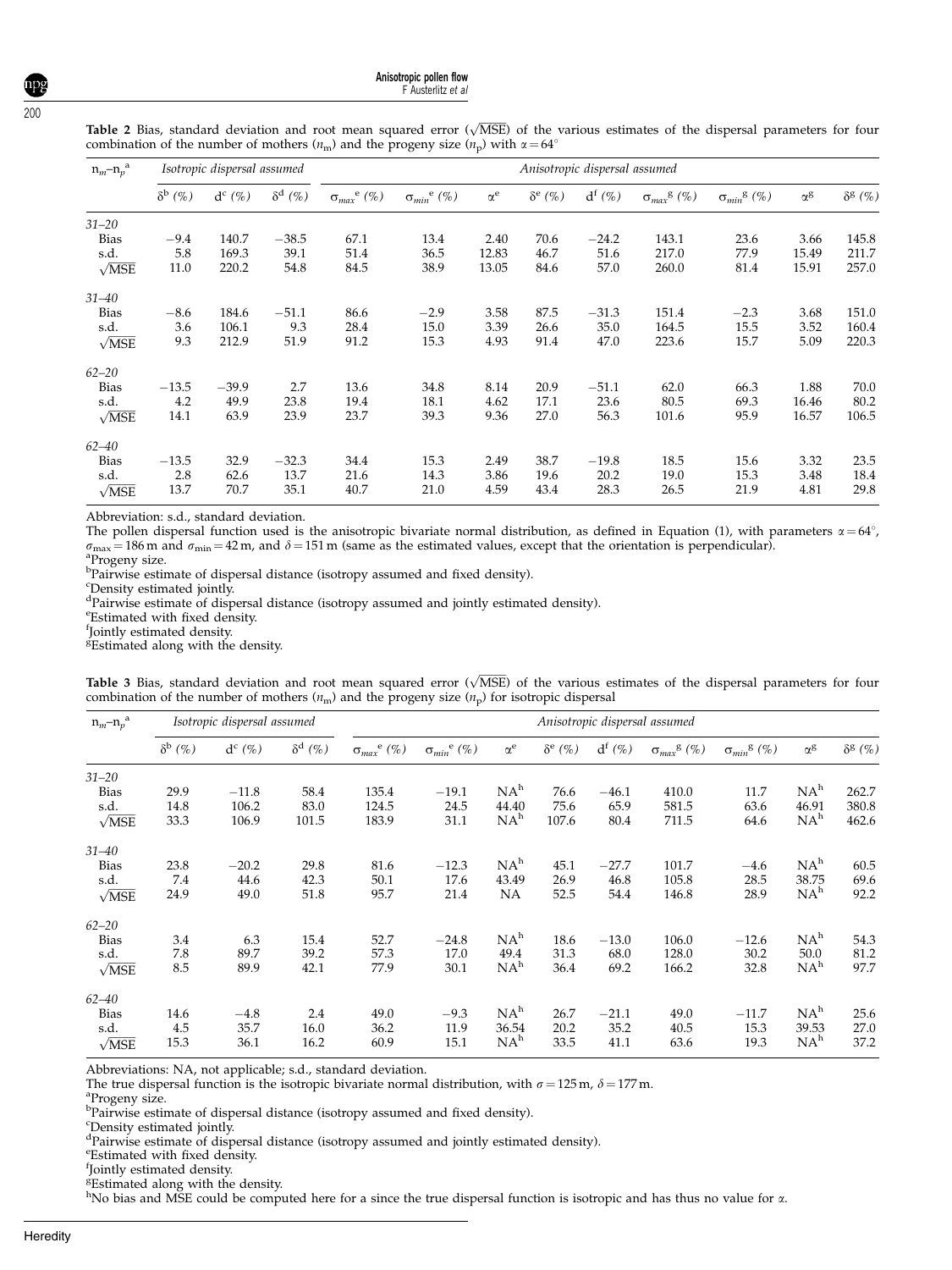Table 4 Proportion of cases where anisotropy is detected at the 5% level ( $P<0.05$ ) or the 1% level ( $P<0.01$ ) in the simulated data sets for the three assumed dispersal functions and four combination of the number of mothers  $(n_m)$  and the progeny size  $(n_p)$ , when density is either set at its known value or jointly estimated with the dispersal parameters

| Dispersal distribution        | $n_m - n_p$ |                | Fixed density  | Density jointly estimated |                |  |
|-------------------------------|-------------|----------------|----------------|---------------------------|----------------|--|
|                               |             | $P < 0.05$ (%) | $P < 0.01$ (%) | $P < 0.05$ (%)            | $P < 0.01$ (%) |  |
| Anisotropy                    | $31 - 20$   | 11.40          | 1.10           | 11.60                     | 2.90           |  |
| with $(\alpha = 154^{\circ})$ | $31 - 40$   | 60.85          | 9.84           | 37.81                     | 2.68           |  |
|                               | $62 - 20$   | 14.81          | 0.00           | 65.84                     | 34.98          |  |
|                               | $62 - 40$   | 84.40          | 47.71          | 85.32                     | 44.04          |  |
| Anisotropy                    | $31 - 20$   | 26.70          | 1.30           | 25.50                     | 11.30          |  |
| with $(\alpha = 64^{\circ})$  | $31 - 40$   | 98.24          | 84.00          | 44.96                     | 27.84          |  |
|                               | $62 - 20$   | 22.81          | 0.92           | 26.73                     | 12.44          |  |
|                               | $62 - 40$   | 100.00         | 29.94          | 98.80                     | 77.25          |  |
| Isotropic                     | $31 - 20$   | 2.50           | 0.40           | 7.80                      | 1.30           |  |
| dispersal                     | $31 - 40$   | 4.84           | 1.54           | 2.42                      | 0.88           |  |
|                               | $62 - 20$   | 3.91           | 0.78           | 13.28                     | 7.81           |  |
|                               | $62 - 40$   | 4.84           | 1.54           | 2.42                      | 0.88           |  |

was fixed or jointly estimated. An increase of  $n<sub>p</sub>$  yielded generally a higher increase of the probability of detecting anisotropy than an increase of  $n<sub>m</sub>$ . To detect anisotropy when density was jointly estimated required substantial amounts of data, it could only be detected in about half of the cases when  $n_p$  was doubled, and it was only for the maximal sample size ( $n_m = 62$  and  $n_p = 40$ ) that it could be detected in a large majority of cases. Considering simulations with isotropic dispersal, spurious anisotropy was usually detected in a proportion close to the expected 5% or 1% level, for all values of  $n<sub>m</sub>$  and  $n<sub>p</sub>$ .

## **Discussion**

## Anisotropy in Valley oak pollen flow

We find only a slight tendency towards anisotropy of pollen dispersal here, despite a strong prevailing wind direction for the region. Our estimates were nonsignificant, which is consistent with our simulation study, showing that it is quite difficult to detect anisotropy with progeny sizes of less than 20 offspring per mother. Also consistent with the simulation study, we found that the standard deviations of the estimates were low for  $\alpha$  and  $\sigma_{\min}$ , but much higher for  $\sigma_{\max}$ . The inferred main direction estimated either with fixed density  $(\hat{\alpha} = 154^{\circ}, \text{ s.d.} = 2.63^{\circ})$  or with density jointly estimated ( $\hat{\alpha} = 152$ , s.d. = 7.22<sup>o</sup>), was not coincident with the main wind direction (112°). This discrepancy suggests that pollen movement may be influenced by very localized wind patterns. On the basis of the results of our simulation study, it does not seem that the angle we detected is a consequence of the specific spatial arrangement of trees. However, if the orientation of the valley modifies the local directionality of wind and if the spatial heterogeneity of trees modifies the aerodynamics of pollen movement, the angle  $\alpha$  may not conform to the prevailing regional wind direction. In the case of Valley oak, we will need a larger data set to assess the angle and standard deviation of the directionality of the pollen flow. Increasing the number of mothers, in particular, will probably reduce the impact of the local effects, providing a more general trend.

As a comparison, we also evaluated anisotropy in our study population with the NEIGHBOR method of Burczyk et al. (1996). This method also failed to detect a significant level of anisotropic dispersal, and the non-significant tendency  $(60^{\circ}$  from the North axis) was also quite different from the main wind direction, again highlighting a need for more data. With either analysis, however, the signal is weak and non-significant, and neither approach indicates that pollen movement is strongly directional in this population of valley oak.

One motivation for this study was to test whether the subtle (and non-significant) anisotropy identified in the adult population of Valley oak (Dutech et al., 2005) was consistent with anisotropy in the progeny population. For adult genotypes, the major axis of orientation was  $\alpha$  $= 106.5^{\circ}$ , about  $6^{\circ}-7^{\circ}$  'off the wind.' In that study, we speculated that the anisotropic signal was weakened as the seedling populations aged into adult populations. However, we now observe for the progenies that the pollen orientation is even further 'off the wind.' This discrepancy might be the consequence of the imprecision induced by the limited sample sizes of both the adult and the offspring studies. Alternatively it could be caused by specific events that have occurred during the single year of study. Again it would be helpful to conduct a comparative study over several years, using the same mother trees and the same molecular markers, such as that performed by Irwin et al. (2003) for Albizia julibrissin or that for Sorbus torminalis by Oddou-Muratorio et al. (2005). Unfortunately, it is quite unusual for the same set of Q. lobata trees to produce acorns in consecutive years owing to the masting dynamics of most oaks (for example, Nakanishi et al., 2005), so such replications would require a long-term study.

For the moment, we can only compare our study with the previous study of pollen dispersal performed in this same population (Sork et al., 2002). Assuming a normal dispersal distribution and effective density based on the natural population, the estimated value of  $\delta$  in this previous study was of 65 m. Here, assuming a fixed density as in this previous study, the Gaussian dispersal mean value of  $\delta = 110 \text{ m}$ , which is a bit higher than observed in 1999 but the same order of magnitude. This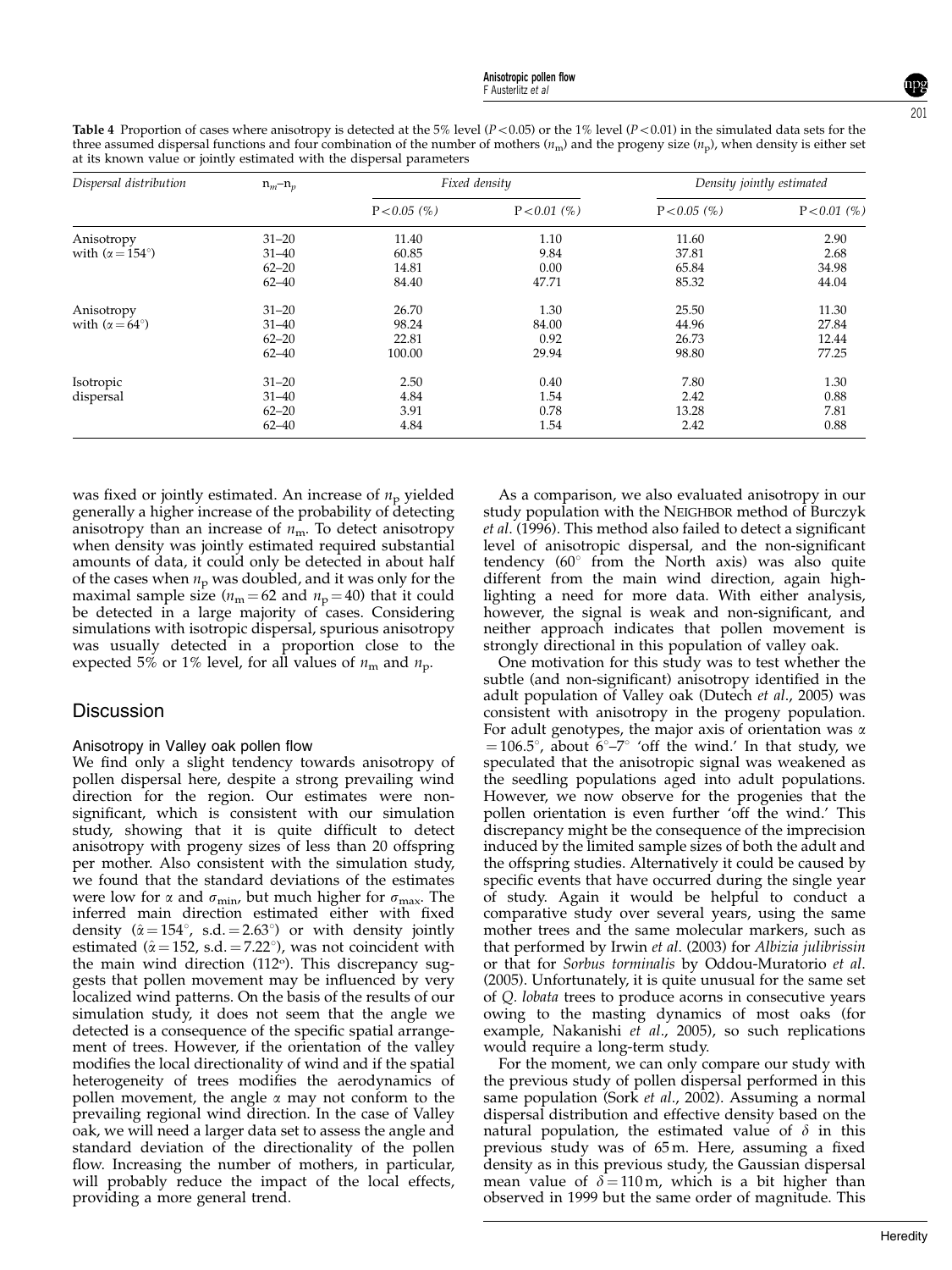limited difference between 1999 and 2001 might be due either to differences in sampling (more individuals in the centre of the population for 2001 sampling) or to differences in intensity of pollination between the 2 years. On the basis of these 2 years, we conclude so far that it does not appear that directional pollen flow is biasing our estimates of pollen flow.

#### Detecting anisotropy and estimating its level

Our simulation study illustrates both the possibility and the difficulty of demonstrating anisotropic pollen dispersal. It is possible to detect such anisotropy in pollen dispersal if it exists, using just the genotypic data on seed trees and their offspring, by way of TWOGENER extractrees and their offspring, by way of TWOGENER extraction. The bias and  $\sqrt{\text{MSE}}$  for the dispersal parameters ( $\sigma_{\text{max}}$ ,  $\sigma_{\text{min}}$  and  $\alpha$ ) are quite high with low numbers of offspring per mother, but they decrease readily when this offspring per mother, but they decrease readil<u>y wh</u>en this<br>number increases. σ<sub>max</sub> has higher bias and √MSE than α and  $\sigma_{\min}$  for low sample sizes, which means that more data are needed to estimate that parameter well. Our simulations show also that using the isotropic estimates while the true dispersal is anisotropic yields a systematic underestimation of mean dispersal distance of pollen  $(\delta)$ .

Regarding the impact of the shape of the population, it Regarding the impact of the shape of the population, it is interesting to note that in terms of bias and  $\sqrt{\text{MSE}}$ , and in terms of the power to detect anisotropy, our estimates performed about equally well with a major axis of pollen dispersal that parallels the main axis of distribution for the population (along Figueroa Creek) or orthogonal to it (across the Valley). So, we can conclude that this method is reasonably robust in detecting a predominant direction of pollination, even if the adult trees are preferentially distributed along a divergent axis. Moreover, our method is unlikely to detect excessive and spurious anisotropy when the true dispersal curve is isotropic. Because the percentage of these cases of spurious anisotropy detected  $\bar{C}$  ( $\sim$ 10%) is a bit higher than the 5% expected by chance, an anisotropic signal that would just be detected at or close to the 5% level should be considered with caution.

The progeny sample size needed to provide sufficient power depends on the strength of anisotropy, the degree of polymorphism of the genetic markers and the array of spatial positions occupied by the mothers, but if only  $\sim$  30 mothers are considered, at least 40 offspring each will be necessary to have a reasonable chance of detecting anisotropy (see Table 4). Unlike the situation for isotropic dispersal (Austerlitz and Smouse, 2002), increasing the number of mothers is, in most cases, less efficient than increasing the number of offspring. This may stem from the fact that, with a limited number of offspring, the  $\phi_{ii}$  values may, by chance, be elevated in one particular direction, yielding spurious anisotropy in the simulations performed under the isotropic model to obtain the null distribution, thus reducing the power to detect this anisotropy. Additional simulations will be needed to explore the sampling aspects more thoroughly.

Sample sizes for anisotropic analyses should be very large if the effective density is jointly estimated. The simulations performed here demonstrated that it is preferable for the investigator to provide some independent estimate of effective density, because it is much easier – especially for low sample sizes – to detect anisotropy when effective density is fixed. The trouble is that this estimate might be difficult to obtain, since many

factors, such as spatial aggregation of the adults, phenological differences and differences in male fertility (see Meagher and Vassiliadis, 2003; Oddou-Muratorio et al., 2005), will affect the ratio of effective to observed density. Some effort to gain more information on these other factors would be quite valuable. Alternatively, it is possible to use the observed density or the density estimated under the isotropic model, with the caveat that the detection of the angle will have more power, but dispersal distance may be underestimated.

Another important issue concerns the family of dispersal curve assumed. Here, we assumed a bivariate normal pollen dispersal distribution for the sake of mathematical tractability. We have shown elsewhere that fat-tailed curves are more realistic in natural populations (Austerlitz et al., 2004). No closed-form analytical formulae are available for the  $\phi_{ij}$  for such curves, so while the results can be computed numerically, the methods are elaborate and computer-intensive, due to the number of parameters to be estimated for the anisotropic case (four or five, depending on whether density is or is not estimated jointly). Such methods will need further development in future work. Since our prime interest here is in detecting anisotropy, assuming that dispersal is normal might not be a bad place to start.

This extension of the TWOGENER modelling approach provides a promising avenue for the estimation of the degree of anisotropy in plant populations where directionality of pollen movement is a concern. This method differs substantially from the Neighborhood model that includes distance and directionality in modelling pollen flow (for example, Burczyk et al., 1996). The Neighborhood model essentially uses a parentage approach to identify pollen donors, and like all parentage approaches, relies on access to the genotypes of all potential pollen donors within a proscribed area around focal seed parents (Smouse and Sork, 2004). The Neighborhood model provides an estimate of the angle of directionality of pollen movement from pollen source to pollen recipient, whereas this TwoGener treatment provides the angle, but without respect to directionality, so treatment of the angular displacement is antisymmetric. Another difference in the two methods is that Neighbourhood model uses likelihood ratio criteria, which can be tested either with a  $\chi^2$  approximation or a permutational procedure. The choice of methods must depend on the sampling design and the availability of paternal genotypes.

In conclusion, we have shown here that it is clearly feasible (with appropriate experimental designs) to detect anisotropy in pollen dispersal in natural populations, using a TWOGENER extraction. Our simulations indicate the need for greater replication, both within and among mothers, than provided with this particular data set. Our main objective here was to introduce a formal methodology. We have begun, with some limited simulations, to provide some hints concerning better sampling strategies, but this matter should be the subject of a specific study in the future. Detecting anisotropy is, in any case, a matter of some importance. Indeed, we show here that neglecting anisotropy yields an underestimate of the mean dispersal distance and an even greater underestimate of dispersal distance along the main axis.

202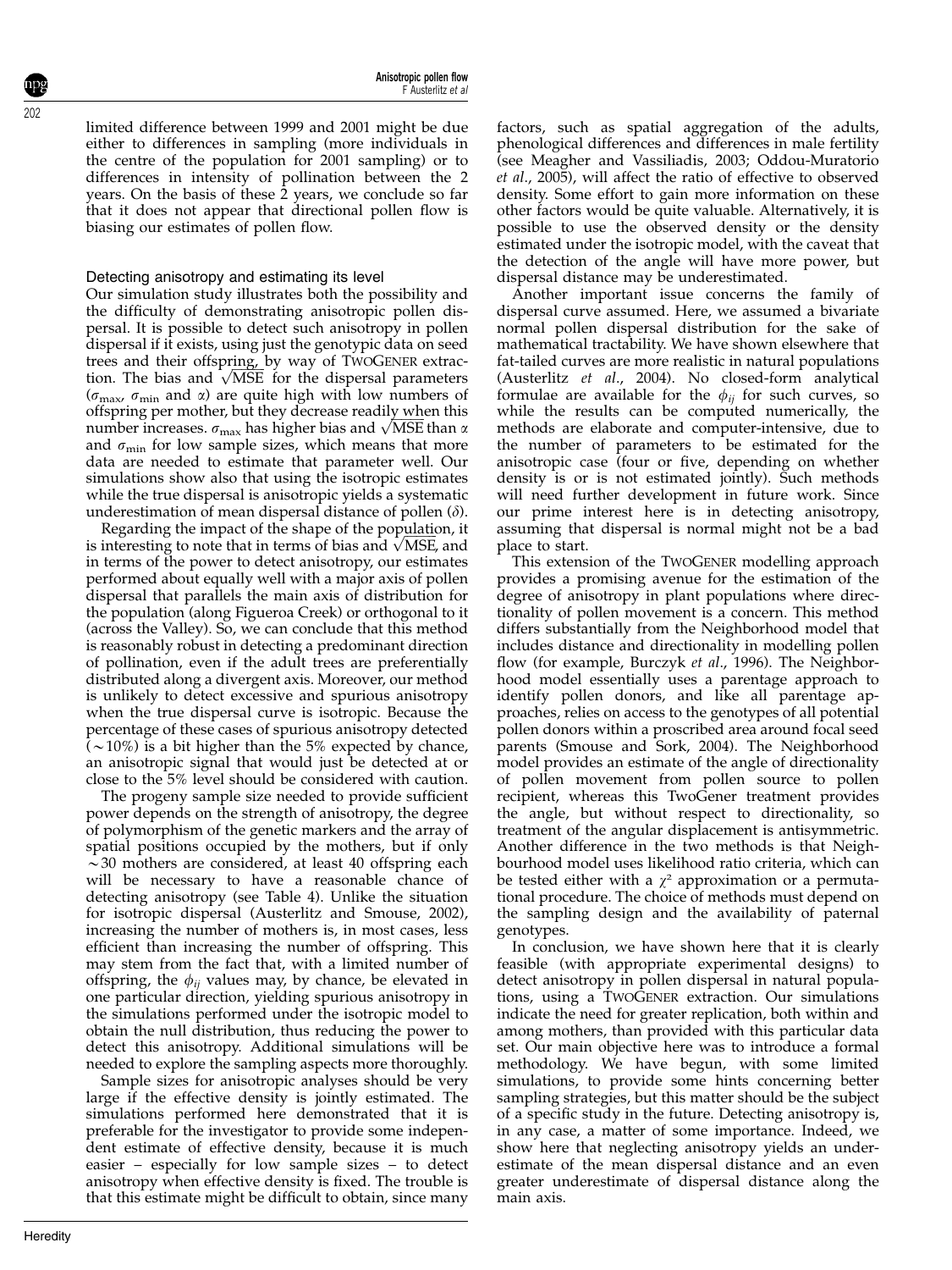203

## Acknowledgements

We thank the managing editor (Professor RA Nichol), the editor and three anonymous referees for helpful comments and suggestions on the first version of the manuscript. We also thank J Burczyk for providing us his NEIGHBOR program and Delphine Grivet for help with the laboratory analysis in later stages. VLS and CD received support from NSF-DEB-0089445 and NSF-DEB-0242422; PES was supported by USDA/NJAES 171131, NSF-DEB-0089238 and NSF-DEB-0514956, and FWD received support from NSF-DEB-0089495. Some of the simulations were performed on the UNIX machines of the Universite´ de Paris-Sud and on the cluster of the Muséum National d'Histoire Naturelle, partially financed by the GDR 'Génomique des Populations'.

# **References**

- Adams WT, Birkes DS (1991). Estimating mating patterns in forest tree populations. In: Fineschi S, Malvolti ME, Cannata F, Hattemer HH (eds). Biochemical Markers in the Population Genetics of Forest Trees. SPB Academic Publishing: Hague, the Netherlands. pp 152–172.
- Adams WT, Griffin AR, Moran GF (1992). Using paternity analysis to measure effective pollen dispersal in plant populations. Am Nat 140: 762-780.
- Austerlitz F, Dick CW, Dutech C, Klein EK, Oddou-Muratorio S, Smouse PE et al. (2004). Using genetic markers to estimate the pollen dispersal curve. Mol Ecol 13: 937-954.
- Austerlitz F, Smouse PE (2001). Two-generation analysis of pollen flow across a landscape. II. Relation between  $\Phi_{\text{ft}}$ , pollen dispersal and inter-females distance. Genetics 157: 851–857.
- Austerlitz F, Smouse PE (2002). Two-generation analysis of pollen flow across a landscape. IV. Estimating the dispersal parameter. Genetics 161: 355–363.
- Bateman AJ (1947). Contamination of seed crops II. Wind pollination. Heredity 1: 235–246.
- Burczyk J, Adams WT, Moran GF, Griffin AR (2002). Complex patterns of mating revealed in a Eucalyptus regnans seed orchard using allozyme markers and the neighbourhood model. Mol Ecol 11: 2379–2391.
- Burczyk J, Adams W, Shimizu J (1996). Mating patterns and pollen dispersal in a natural knobcone pine (Pinus attenuata Lemmon) stand. Heredity 77: 251–260.
- Burczyk J, Koralewski JE (2005). Parentage versus two-generation analyses for estimating pollen-mediated gene flow in plant populations. Mol Ecol 14: 2525-2537.
- Burczyk J, Lewandowski A, Chalupka W (2004). Local pollen dispersal and distant gene flow in Norway spruce (Picea abies L. Karst.). Forest Ecol Manage 197: 39–48.
- Burczyk J, Prat D (1997). Male reproductive success in Pseudotsuga menziesii (Mirb.) France: the effects of spatial structure and flowering characteristics. Heredity 79: 638–647.
- Couvet D (2002). Deleterious effects of restricted gene flow in fragmented populations. Cons Biol 16: 369–376.
- Dow BD, Ashley MV, Howe HF (1995). Characterization of highly variable (GA/CT)(n) microsatellites in the bur oak, Quercus macrocarpa. Theor Appl Genet 91: 137–141.
- Dutech C, Sork VL, Irwin AJ, Smouse PE, Davis FW (2005). Gene flow and fine-scale genetic structure in a windpollinated tree species Quercus lobata (Fagaceaee). Amer J Botany 92: 252–261.
- Fernández-M JF, Sork VL (2007). Genetic variation in fragmented forest stands of the Andean Oak Quercus humboldtii Bonpl. (Fagaceae). Biotropica 39: 72–78.
- Irwin AJ, Hamrick JL, Godt MJW, Smouse PE (2003). A multiyear estimate of the effective pollen donor pool for Albizia julibrissin. Heredity 90: 187–194.
- Klein EK, Lavigne C, Picault H, Renard M, Gouyon P-H (2006). Pollen dispersal of oilseed rape: estimation of the dispersal function and effects of field dimension. J Appl Ecol 43: 141–151.
- Ledig FT (1992). Human impacts on genetic diversity in forest ecosystems. Oikos 63: 87–108.
- Lian C, Miwa M, Hogetsu T (2001). Outcrossing and paternity analysis of Pinus densiflora (Japanese red pine) by microsatellite polymorphism. Heredity 87: 88-98.
- Lowe AJ, Boshier D, Ward M, Bacles CFE, Navarro C (2005). Genetic resource impacts of habitat loss and degradation; reconciling empirical evidence and predicted theory for neotropical trees. Heredity 95: 255–273.
- Meagher TR, Belanger FC, Day PR (2003). Using empirical data to model transgene dispersal. Philos Trans Royal Soc London B 358: 1157–1162.
- Meagher TR, Vassiliadis C (2003). Spatial geometry determines gene flow in plant populations. In: Hails RS, Beringer JE, Godfray HCJ (eds). Genes in the Environment. Blackwell Publishing: Oxford. pp 76–90.
- Nason JD, Aldrich PR, Hamrick JL (1997). Dispersal and the dynamics of genetic structure in fragmented tropical tree populations. In: Laurance WF, Bierregaard Jr RO (eds). Tropical Forest Remnants: Ecology, Management, and Conservation of Fragmented Communities. University of Chicago Press: Chicago. pp 304–320.
- Nakanishi A, Tomaru N, Yoshimaru H, Manabe T, Yamamoto S (2005). Interannual genetic heterogeneity of pollen pools accepted by Quercus salicina individuals. Mol Ecol 14: 4469–4478.
- Nichols RA, Hewitt GM (1994). The genetic consequences of long distance dispersal during colonization. Heredity 72: 312–317.
- Oddou-Muratorio S, Klein EK, Austerlitz F (2005). Real-time patterns of pollen flow in the wildservice tree, Sorbus torminalis (L.) Crantz. II. Pollen dispersal and heterogeneity in mating success inferred from parent-offspring analysis. Mol Ecol 14: 4441–4452.
- Ogden GL (1975). Differential response of two oak species to far inland advection of sea-salt spray aerosol. PhD dissertation Thesis, University of California.
- Pavlik BM, Muick PC, Johnson SG, Popper M (1991). Oaks of California. Cachuma Press and the California Oak Foundation: Los Olivos.
- Robledo-Arnuncio JJ, Gil L (2005). Patterns of pollen dispersal in a small population of Pinus sylvestris L. revealed by total-exclusion paternity analysis. Heredity 94: 13–22.
- Robledo-Arnuncio JJ, Austerlitz F, Smouse PE (in press) Poldisp: a software package for indirect estimation of contemporary pollen dispersal. Mol Ecol Notes (in press).
- Shen H, Rudin D, Lindgren D (1981). Study of the pollination pattern in a Scots pine seed orchard by means of isoenzyme analysis. Silvae Genetica 30: 7–15.
- Smouse PE, Dyer RJ, Westfall RD, Sork VL (2001). Twogeneration analysis of pollen flow across a landscape. I. Male gamete heterogeneity among females. Evolution 55: 260–271.
- Smouse PE, Meagher TR, Kobak CJ (1999). Parentage analysis in Chamaelirium luteum (L.) Gray (Liliaceae): why do some males have higher reproductive contributions? *J Evol Biol* 12: 1069–1077.
- Smouse PE, Sork VL (2004). Measuring pollen flow in forest trees: an exposition of alternative approaches. For Ecol Manage 197: 21–38.
- Sork VL, Davis FW, Smouse PE, Apsit VJ, Dyer RJ, Fernández-M JF et al. (2002). Pollen movement in declining populations of California Valley oak, Quercus lobata: where have all the fathers gone? Mol Ecol 11: 1657–1668.